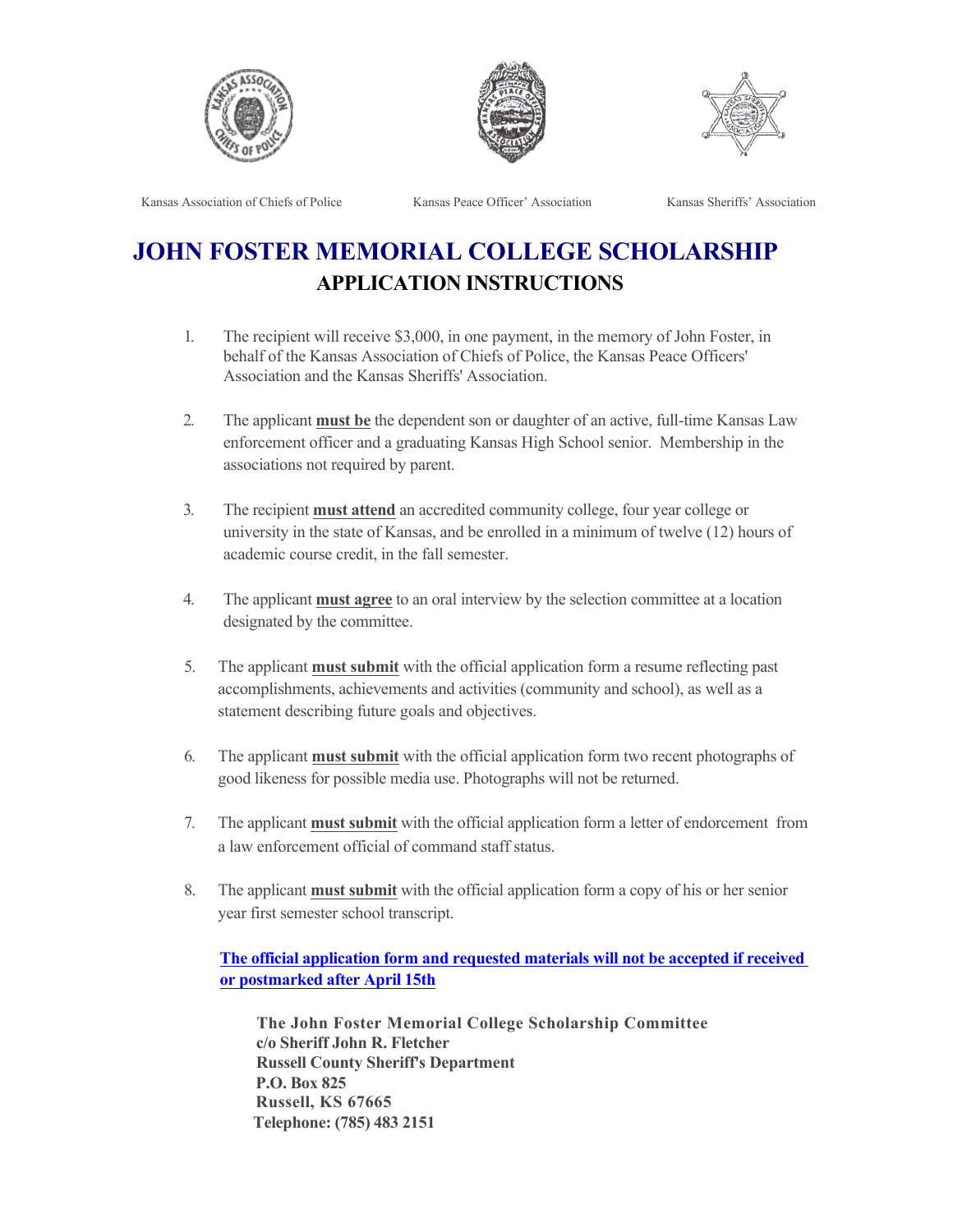## **Official John Foster Memorial College Scholarship Application**

| <b>Personal Information</b>                                                                     |                                                                                                                      |           |                                                                                                                                                                                        |
|-------------------------------------------------------------------------------------------------|----------------------------------------------------------------------------------------------------------------------|-----------|----------------------------------------------------------------------------------------------------------------------------------------------------------------------------------------|
|                                                                                                 |                                                                                                                      |           |                                                                                                                                                                                        |
|                                                                                                 |                                                                                                                      |           |                                                                                                                                                                                        |
|                                                                                                 |                                                                                                                      |           | $City$ $Country$ $Status$ $State$ $Zip$ $Zip$                                                                                                                                          |
| Phone (                                                                                         |                                                                                                                      |           |                                                                                                                                                                                        |
| NAME OF LAW ENFORCEMENT PARENT AND AGENCY BY WHICH<br>EMPLOYED                                  |                                                                                                                      |           |                                                                                                                                                                                        |
| <b>Education</b>                                                                                |                                                                                                                      |           |                                                                                                                                                                                        |
|                                                                                                 |                                                                                                                      |           |                                                                                                                                                                                        |
|                                                                                                 |                                                                                                                      |           |                                                                                                                                                                                        |
| Other Schools Attended                                                                          |                                                                                                                      |           |                                                                                                                                                                                        |
| Name & Address of KANSAS Community College, College, or University Applicant Plans to<br>Attend |                                                                                                                      |           |                                                                                                                                                                                        |
| and any special recognition received, if not included in enclosed resume.                       |                                                                                                                      |           | List awards, honors, positions held in school organizations, activities and/or athletic endeavors,<br>,我们也不会有一个人的人,我们也不会有一个人的人,我们也不会有一个人的人。""我们,我们也不会有一个人的人,我们也不会有一个人的人,我们也不会有一个人的人,我们 |
|                                                                                                 |                                                                                                                      |           |                                                                                                                                                                                        |
|                                                                                                 |                                                                                                                      |           |                                                                                                                                                                                        |
| Employment                                                                                      |                                                                                                                      |           |                                                                                                                                                                                        |
| List chronologically your three most recent jobs, including summer and part time:               |                                                                                                                      | From From |                                                                                                                                                                                        |
|                                                                                                 | <u> 1989 - Johann Barn, mars ann an t-Amhain Aonaich an t-Aonaich an t-Aonaich ann an t-Aonaich ann an t-Aonaich</u> | From      | To<br>To                                                                                                                                                                               |

\_\_\_\_\_\_\_\_\_\_\_\_\_\_\_\_\_\_\_\_\_\_\_\_\_\_\_\_\_\_\_\_\_\_\_\_\_\_\_\_From \_\_\_\_\_\_\_\_\_\_\_\_\_\_To\_\_\_\_\_\_\_\_\_\_\_\_\_